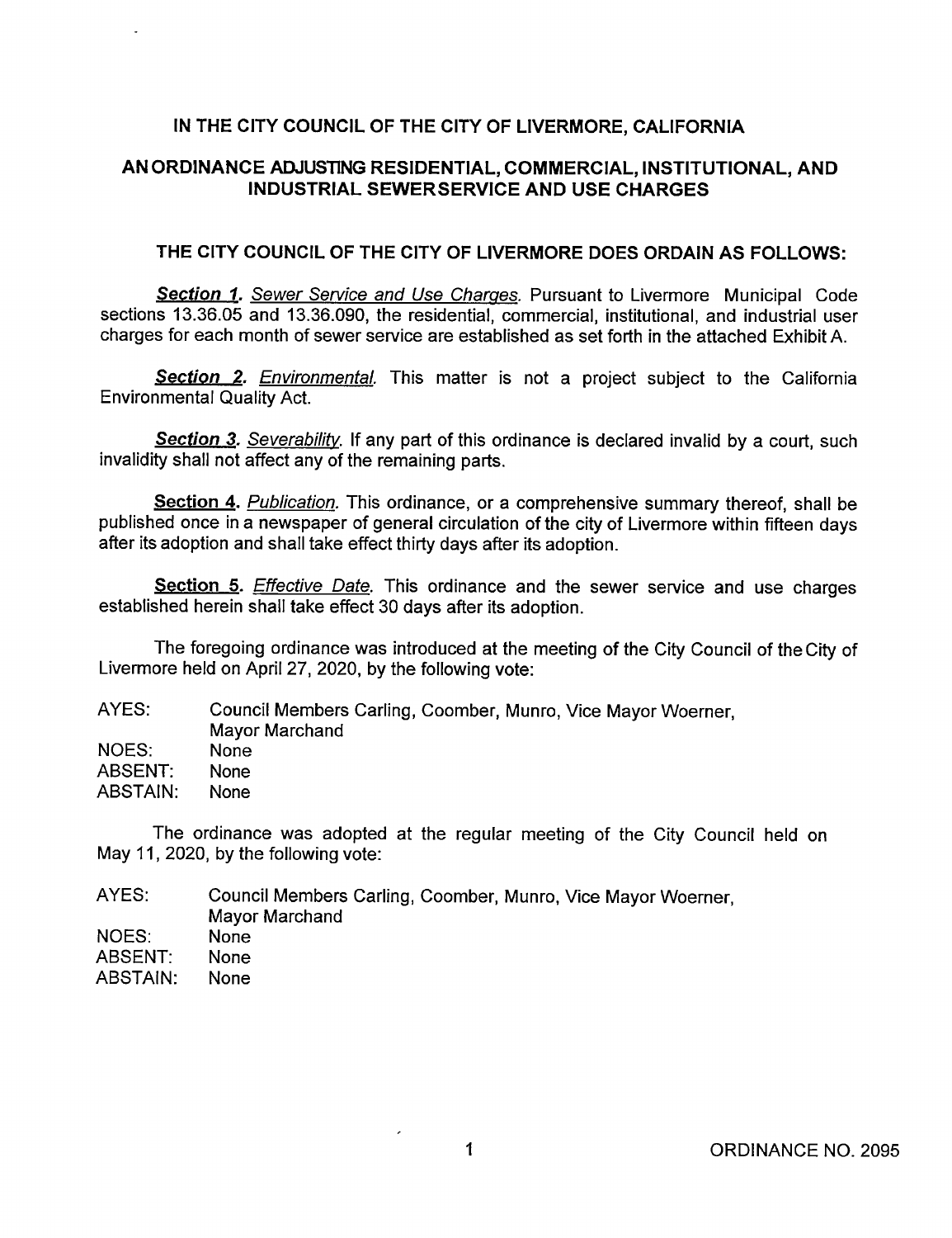archand MAYOR, CITY OF

ATTEST: APPROVED AS TO FORM: Iu Marie Weber  $\frac{1}{2}$   $\frac{1}{2}$   $\frac{1}{2}$  Kim Cilley<br>City Clerk.  $\therefore$ 

Date: May 14; 2020

Kin Cille

Senior Assistant City Attorney

Exhibit A - Sewer Service Charges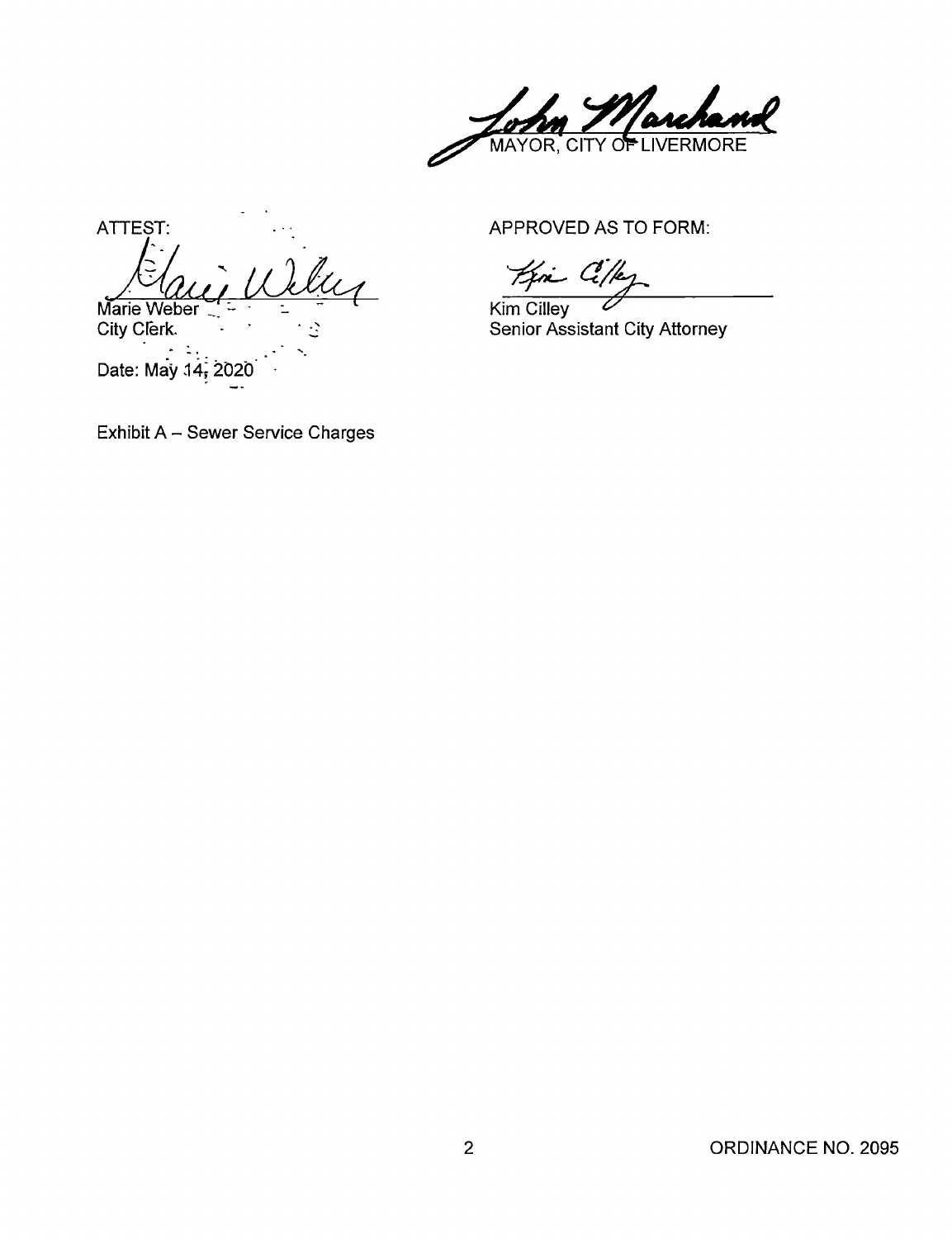#### EXHIBIT A RESIDENTIAL, COMMERCIAL, INSTITUTIONAL AND INDUSTRIAL SEWER SERVICE AND USE CHARGES

### I. Residential Customers

Residential users shall be charged the following monthly rates, beginning on January 1, 2021:

|                      |                         | Monthly Charge     |                    |             |                    |                    |  |
|----------------------|-------------------------|--------------------|--------------------|-------------|--------------------|--------------------|--|
| <b>Dwelling Type</b> | <b>Billing</b><br>Unit  | <b>FY</b><br>20/21 | <b>FY</b><br>21/22 | FY<br>22/23 | <b>FY</b><br>23/24 | <b>FY</b><br>24/25 |  |
| Single-Family        | <b>Dwelling</b><br>Unit | \$58.93            | \$61.88            | \$64.98     | \$68.23            | \$71.65            |  |
| Multiple-Family      | Dwelling<br>Unit        | \$48.21            | \$50.63            | \$53.17     | \$55.83            | \$58.63            |  |

### II. Commercial Customers

Customers in the commercial category shall be charged a fixed and variable user charge as follows beginning on January 1, 2021:

| User            |                        | <b>Monthly Fixed Charge</b> |             |             |             |             |  |
|-----------------|------------------------|-----------------------------|-------------|-------------|-------------|-------------|--|
| Classification  | <b>Billing</b><br>Unit | FY<br>20/21                 | FΥ<br>21/22 | FΥ<br>22/23 | FY<br>23/24 | FY<br>24/25 |  |
| All Commercial* | Per<br>Account         | \$26.66                     | \$28.00     | \$29.40     | \$30.87     | \$32.42     |  |

All commercial user classifications pay the same Monthly Fixed Charge

| Commercial                              | <b>Billing</b>    | <b>Monthly Variable Charge</b> |                    |                    |                    |                    |  |  |
|-----------------------------------------|-------------------|--------------------------------|--------------------|--------------------|--------------------|--------------------|--|--|
| Classifications                         | Unit              | <b>FY</b><br>20/21             | <b>FY</b><br>21/22 | <b>FY</b><br>22/23 | <b>FY</b><br>23/24 | <b>FY</b><br>24/25 |  |  |
| <b>Bakeries</b>                         | 100 cubic<br>feet | \$10.01                        | \$10.52            | \$11.05            | \$11.61            | \$12.20            |  |  |
| Commercial<br>Laundry                   | 100 cubic<br>feet | \$6.23                         | \$6.55             | \$6.88             | \$7.23             | \$7.60             |  |  |
| Markets w/<br>disposals                 | 100 Cubic<br>feet | \$10.04                        | \$10.55            | \$11.08            | \$11.64            | \$12.23            |  |  |
| 100 cubic<br><b>Mortuaries</b><br>feet  |                   | \$10.04                        | \$10.55            | \$11.08            | \$11.64            | \$12.23            |  |  |
| 100 cubic<br><b>Restaurants</b><br>feet |                   | \$10.01                        | \$10.52            | \$11.05            | \$11.61            | \$12.20            |  |  |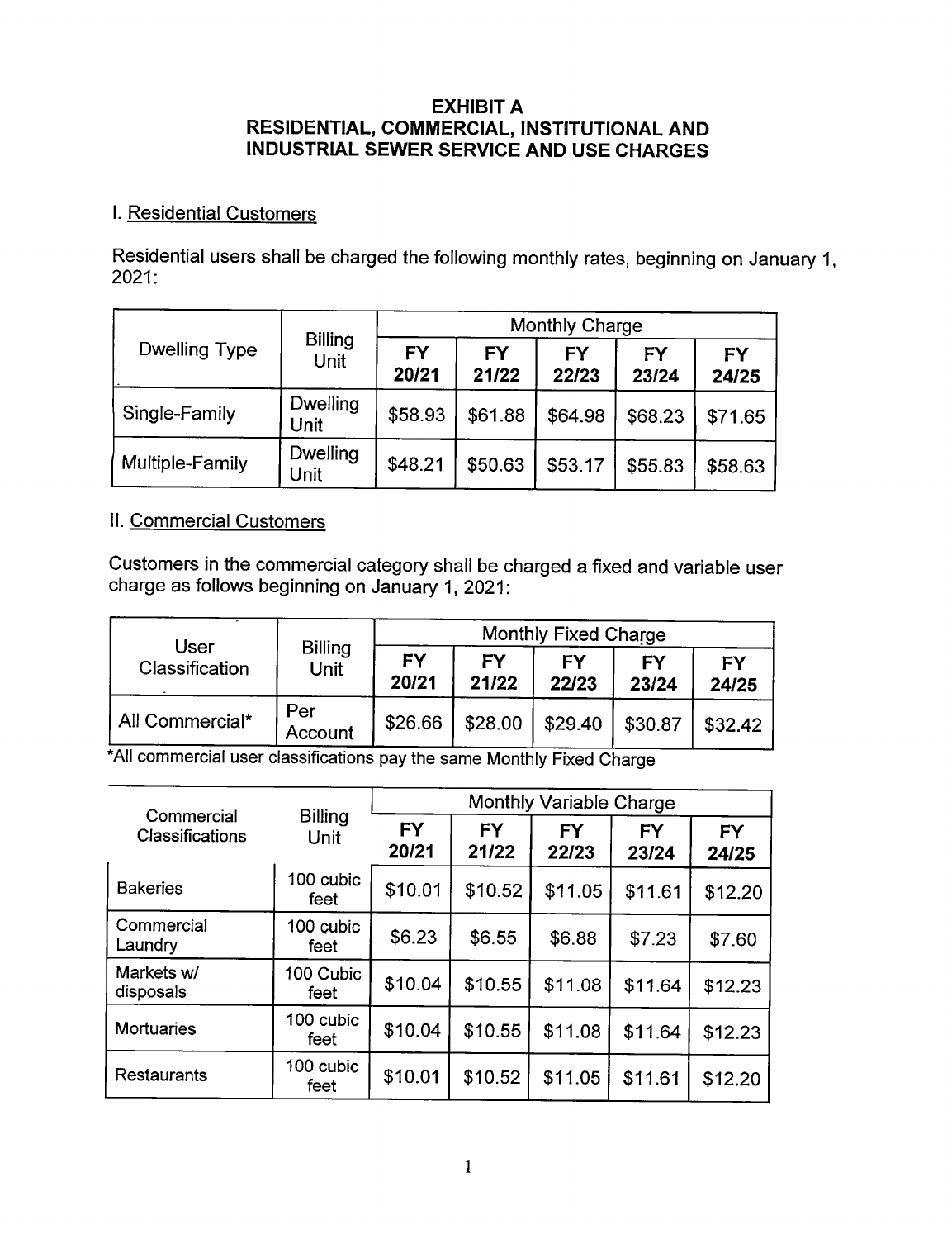| All Other | 100 cubic<br>feet | \$4.44 | \$4.67 | \$4.91 | \$5.16 | \$5.42 |
|-----------|-------------------|--------|--------|--------|--------|--------|
|-----------|-------------------|--------|--------|--------|--------|--------|

Commercial - General Commercial customers not identified in a specific user class in Municipal Code Section 13.36.070, Subsection (B), shall be charged under the "All Other" user class.

## Ill. Institutional Customers

Customers in the institutional category shall be charged a fixed and variable user charge as follows beginning on January 1, 2021:

|                |                                       | <b>Monthly Fixed Charge</b> |                    |             |             |                    |  |
|----------------|---------------------------------------|-----------------------------|--------------------|-------------|-------------|--------------------|--|
| Classification | <b>User</b><br><b>Billing</b><br>Unit |                             | <b>FY</b><br>21/22 | FΥ<br>22/23 | FY<br>23/24 | <b>FY</b><br>24/25 |  |
| Institutional  | Per<br>Account                        | \$26.66                     | \$28.00            | \$29.40     | \$30.87     | \$32.42            |  |

|               |                        | Monthly Variable User Charge |                    |             |                    |                    |  |  |
|---------------|------------------------|------------------------------|--------------------|-------------|--------------------|--------------------|--|--|
| Institutional | <b>Billing</b><br>Unit | <b>FY</b><br>20/21           | <b>FY</b><br>21/22 | FΥ<br>22/23 | <b>FY</b><br>23/24 | <b>FY</b><br>24/25 |  |  |
| Schools       | 100 cubic<br>feet      | \$4.33                       | \$4.55             | \$4.78      | \$5.02             | \$5.28             |  |  |
| All Other     | 100 cubic<br>feet      | \$4.33                       | \$4.55             | \$4.78      | \$5.02             | \$5.28             |  |  |

#### IV. Industrial and Miscellaneous Customers

 $\mathbb{P}^1$ 

A. Annual Loading Charges - Customers in the industrial category shall pay the following annual loading charges in monthly installments based on the following unit charges:

|            |                           | <b>Annual Loading Charge</b> |          |          |            |            |  |
|------------|---------------------------|------------------------------|----------|----------|------------|------------|--|
| Factor     | <b>Billing Unit</b>       | FY 20/21                     | FY 21/22 | FY 22/23 | FY 23/24   | FY 24/25   |  |
| Volume     | <b>Million</b><br>Gallons | \$876.66                     | \$920.49 | \$966.52 | \$1,014.85 | \$1,065.59 |  |
| <b>BOD</b> | $1,000$ lbs               | \$227.38                     | \$238.74 | \$250.68 | \$263.21   | \$276.38   |  |
| SS         | 1,000 lbs                 | \$184.81                     | \$194.05 | \$203.75 | \$213.94   | \$224.64   |  |

2 •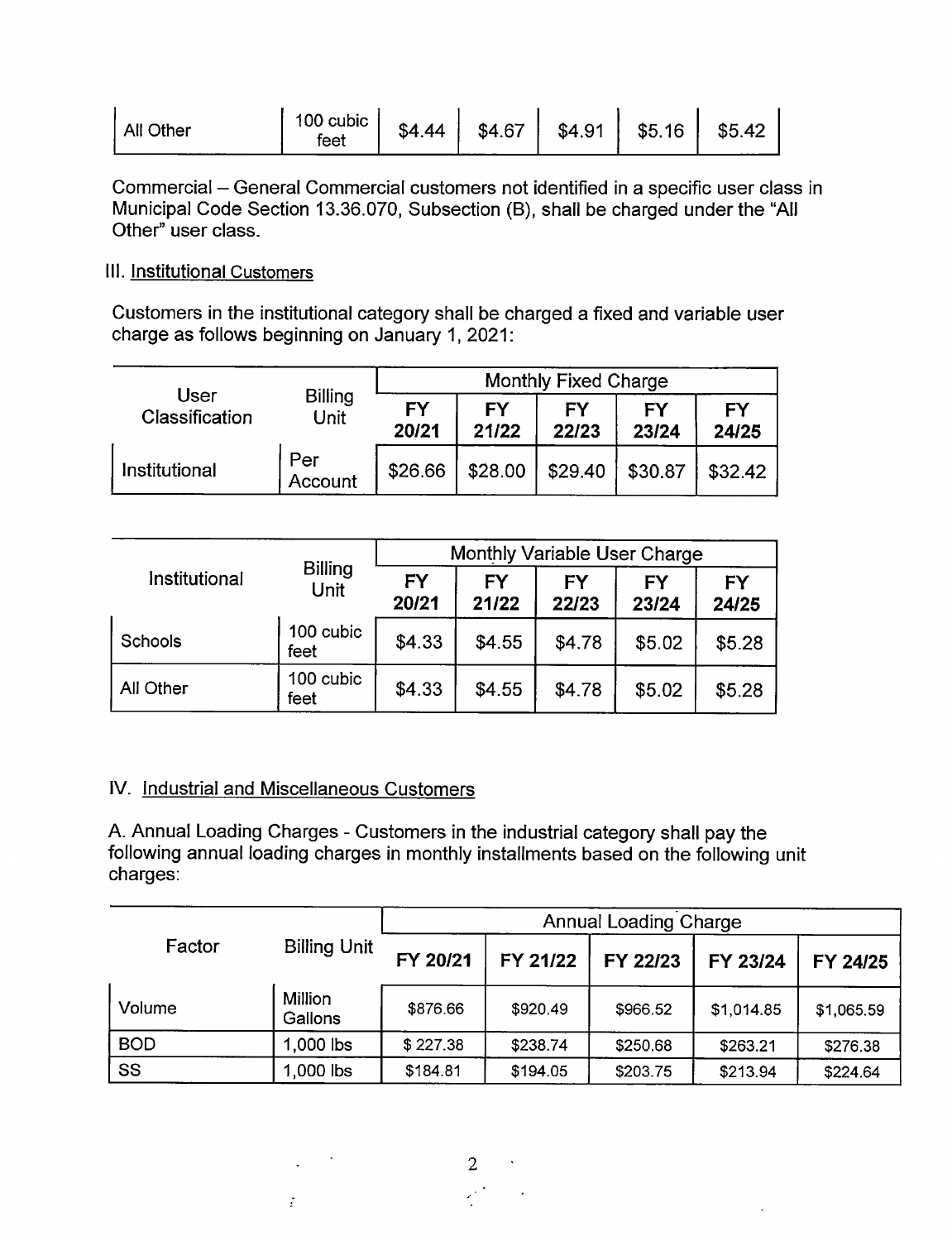B. Peak Month Loading Charges – Customers in the industrial category shall pay a monthly loading charge based on the following unit charges:

|            |                        |              | Monthly Charge |              |              |              |  |  |
|------------|------------------------|--------------|----------------|--------------|--------------|--------------|--|--|
| Factor     | <b>Billing Unit</b>    | FY 20/21     | FY 21/22       | FY 22/23     | FY 23/24     | FY 24/25     |  |  |
| Volume     | Million<br>Gallons/day | \$180,940.50 | \$189,987.52   | \$199,486.90 | \$209,461.25 | \$219,934.31 |  |  |
| <b>BOD</b> | lbs/day                | \$11.84      | \$12.44        | \$13.06      | \$13.71      | \$14.40      |  |  |
| SS         | Ibs/day                | \$6.52       | \$6.84         | \$7.18       | \$7.54       | \$7.92       |  |  |
| Connection | each                   | \$2.60       | \$2.73         | \$2.87       | \$3.01       | \$3.16       |  |  |

## V. Source Control Fees

| <b>Annual User Charges</b> |             |             |             |             |             |  |  |  |  |
|----------------------------|-------------|-------------|-------------|-------------|-------------|--|--|--|--|
|                            | FY 20/21    | FY 21/22    | FY 22/23    | FY 23/24    | FY 24/25    |  |  |  |  |
| Weekly (4 per<br>month)    | \$12,041.63 | \$12,571.46 | \$13,124.61 | \$13,702.09 | \$14,304.98 |  |  |  |  |
| Monthly                    | \$3,010.41  | \$3,142.86  | \$3,281.15  | \$3,425.52  | \$3,576.24  |  |  |  |  |
| Quarterly                  | \$1,003.47  | \$1,047.62  | \$1,093.72  | \$1,141.84  | \$1,192.08  |  |  |  |  |
| Semi-Annually              | \$501.73    | \$523.80    | \$546.85    | \$570.91    | \$596.03    |  |  |  |  |
| Annually                   | \$250.86    | \$261.90    | \$273.42    | \$285.46    | \$298.02    |  |  |  |  |

## B. Monitoring Fees

| Sampling (BOD, COD, SS, pH, oil & grease)                |          |          |          |          |          |  |  |  |
|----------------------------------------------------------|----------|----------|----------|----------|----------|--|--|--|
| FY 20/21<br>FY 21/22<br>FY 22/23<br>FY 23/24<br>FY 24/25 |          |          |          |          |          |  |  |  |
| <b>Composite Sample</b>                                  | \$557.31 | \$628.65 | \$709.11 | \$799.88 | \$902.26 |  |  |  |
| Grab Sample                                              | \$222.93 | \$251.46 | \$283.65 | \$319.96 | \$360.91 |  |  |  |

| Violation Follow-up                                      |                                                          |            |            |            |            |  |  |
|----------------------------------------------------------|----------------------------------------------------------|------------|------------|------------|------------|--|--|
| FY 20/21<br>FY 21/22<br>FY 22/23<br>FY 23/24<br>FY 24/25 |                                                          |            |            |            |            |  |  |
| Composite Sample                                         | \$1,114.62                                               | \$1,257.29 | \$1,418.23 | \$1,599.76 | \$1,804.53 |  |  |
| Grab Sample                                              | \$445.85<br>\$502.92<br>\$567.30<br>\$639.91<br>\$721.82 |            |            |            |            |  |  |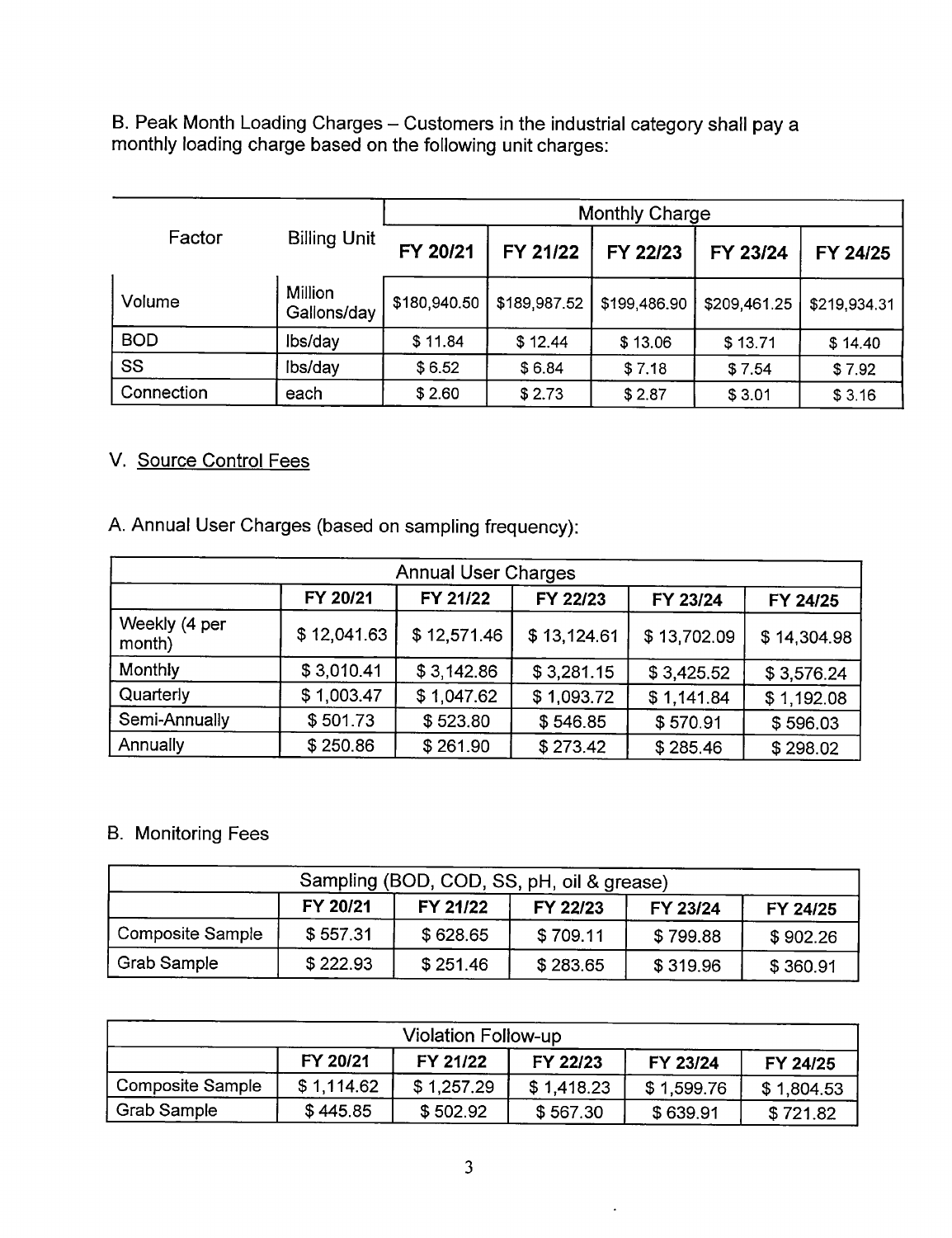# C. Permit Review, Issuance and other Special Tasks

## New Permits

| New Permit Application Review and Initial Inspection     |            |            |            |            |            |  |  |
|----------------------------------------------------------|------------|------------|------------|------------|------------|--|--|
| FY 20/21<br>FY 21/22<br>FY 22/23<br>FY 23/24<br>FY 24/25 |            |            |            |            |            |  |  |
| Significant User                                         | \$1,375.00 | \$1,577.13 | \$1,808.96 | \$2,074.88 | \$2,379.89 |  |  |
| Intermediate User                                        | \$687.49   | \$788.55   | \$904.47   | \$1,037.42 | \$1,189.92 |  |  |

| New Permit Issuance |          |          |          |          |          |  |  |
|---------------------|----------|----------|----------|----------|----------|--|--|
|                     | FY 20/21 | FY 21/22 | FY 22/23 | FY 23/24 | FY 24/25 |  |  |
| Significant User    | \$257.81 | \$295.71 | \$339.18 | \$389.04 | \$446.23 |  |  |
| Intermediate User   | \$128.91 | \$147.86 | \$169.60 | \$194.53 | \$223.12 |  |  |

## Renewal of Permits

| Renewal Permit Application Review                        |          |          |          |            |            |  |  |
|----------------------------------------------------------|----------|----------|----------|------------|------------|--|--|
| FY 20/21<br>FY 21/22<br>FY 22/23<br>FY 23/24<br>FY 24/25 |          |          |          |            |            |  |  |
| , Significant User                                       | \$687.49 | \$788.55 | \$904.47 | \$1,037.42 | \$1,189.92 |  |  |
| Intermediate User                                        | \$343.74 | \$394.27 | \$452.23 | \$518.71   | \$594.96   |  |  |

| Renewal Permit Issuance                                  |          |          |          |          |          |  |  |
|----------------------------------------------------------|----------|----------|----------|----------|----------|--|--|
| FY 20/21<br>FY 21/22<br>FY 22/23<br>FY 23/24<br>FY 24/25 |          |          |          |          |          |  |  |
| , Significant User                                       | \$171.88 | \$197.14 | \$226.12 | \$259.36 | \$297.49 |  |  |
| Intermediate User                                        | \$85.94  | \$98.58  | \$113.07 | \$129.69 | \$148.76 |  |  |

## Special Tasks

| Routine or Compliance Inspection |          |          |          |          |          |  |  |
|----------------------------------|----------|----------|----------|----------|----------|--|--|
|                                  | FY 20/21 | FY 21/22 | FY 22/23 | FY 23/24 | FY 24/25 |  |  |
| Significant User                 | \$257.81 | \$295.71 | \$339.18 | \$389.04 | \$446.23 |  |  |
| Intermediate User                | \$171.88 | \$197.14 | \$226.12 | \$259.36 | \$297.49 |  |  |